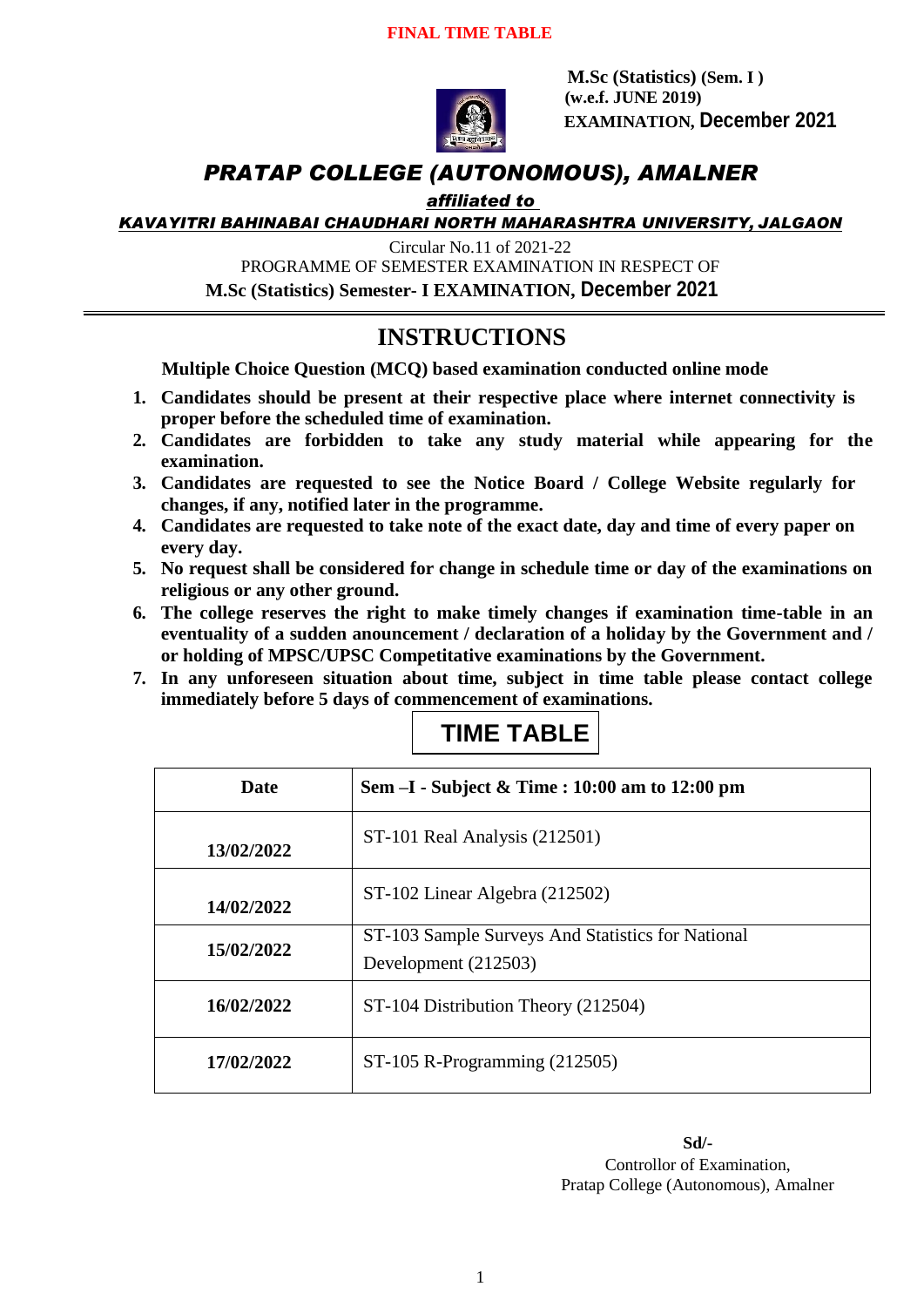

 **M.Sc (Microbiology) (Sem. I ) (w.e.f. JUNE 2019) EXAMINATION, December 2021**

## *PRATAP COLLEGE (AUTONOMOUS), AMALNER*

### *affiliated to*

*KAVAYITRI BAHINABAI CHAUDHARI NORTH MAHARASHTRA UNIVERSITY, JALGAON*

Circular No.11 of 2021-22

PROGRAMME OF SEMESTER EXAMINATION IN RESPECT OF

**M.Sc (Microbiology) Semester- I Exam. December 2021**

## **INSTRUCTIONS**

**Multiple Choice Question (MCQ) based examination conducted online mode**

- **1. Candidates should be present at their respective place where internet connectivity is proper before the scheduled time of examination.**
- **2. Candidates are forbidden to take any study material while appearing for the examination.**
- **3. Candidates are requested to see the Notice Board / College Website regularly for changes, if any, notified later in the programme.**
- **4. Candidates are requested to take note of the exact date, day and time of every paper on every day.**
- **5. No request shall be considered for change in schedule time or day of the examinations on religious or any other ground.**
- **6. The college reserves the right to make timely changes if examination time-table in an eventuality of a sudden anouncement / declaration of a holiday by the Government and / or holding of MPSC/UPSC Competitative examinations by the Government.**
- **7. In any unforeseen situation about time, subject in time table please contact college immediately before 5 days of commencement of examinations.**

## **TIME TABLE**

| Date       | Sem -I - Subject & Time : 10:00 am to 12:00 pm   |
|------------|--------------------------------------------------|
| 13/02/2022 | MB-101 Microbial Taxonomy and Diversity (242501) |
| 14/02/2022 | MB-102 Microbial Biochemistry (242502)           |
| 15/02/2022 | MB-103 Bioanalytical Techniques (242503)         |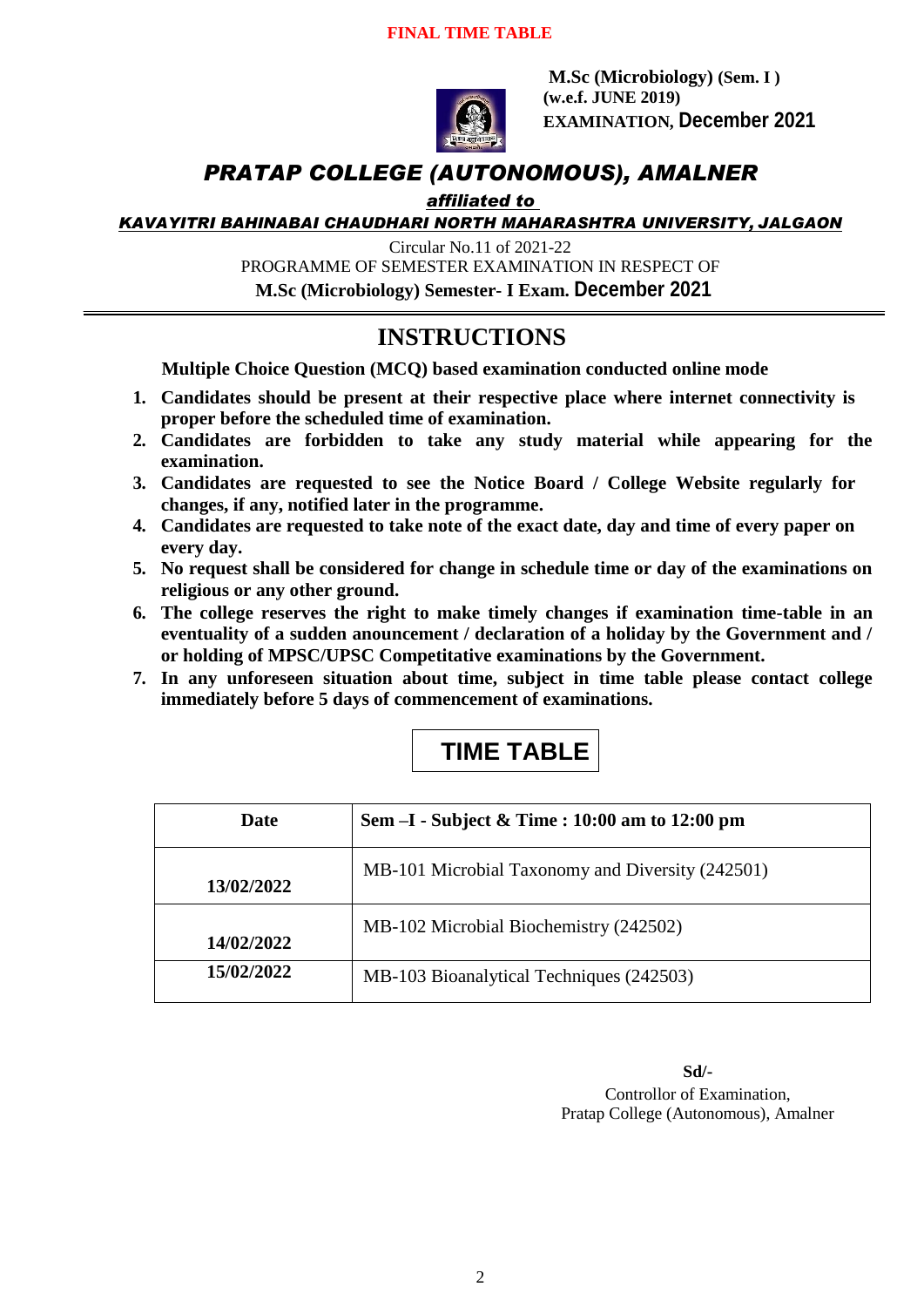

**M.Sc (Botany) (Sem. I ) (w.e.f. JUNE 2019) EXAMINATION, December 2021**

## *PRATAP COLLEGE (AUTONOMOUS), AMALNER*

### *affiliated to*

*KAVAYITRI BAHINABAI CHAUDHARI NORTH MAHARASHTRA UNIVERSITY, JALGAON*

Circular No.11 of 2021-22

PROGRAMME OF SEMESTER EXAMINATION IN RESPECT OF

**M.Sc (Botany) Semester- I EXAMINATION, December 2021**

## **INSTRUCTIONS**

**Multiple Choice Question (MCQ) based examination conducted online mode**

- **1. Candidates should be present at their respective place where internet connectivity is proper before the scheduled time of examination.**
- **2. Candidates are forbidden to take any study material while appearing for the examination.**
- **3. Candidates are requested to see the Notice Board / College Website regularly for changes, if any, notified later in the programme.**
- **4. Candidates are requested to take note of the exact date, day and time of every paper on every day.**
- **5. No request shall be considered for change in schedule time or day of the examinations on religious or any other ground.**
- **6. The college reserves the right to make timely changes if examination time-table in an eventuality of a sudden anouncement / declaration of a holiday by the Government and / or holding of MPSC/UPSC Competitative examinations by the Government.**
- **7. In any unforeseen situation about time, subject in time table please contact college immediately before 5 days of commencement of examinations.**

## **TIME TABLE**

| Date       | Sem $-I$ - Subject & Time : 10:00 am to 12:00 pm        |
|------------|---------------------------------------------------------|
| 13/02/2022 | BOT-101 Angiosperm Taxonomy (141501)                    |
| 14/02/2022 | BOT-102 Environmental Botany and Biostatistics (141502) |
| 15/02/2022 | BOT-103 Cytogenetics and Molecular Biology (141503)     |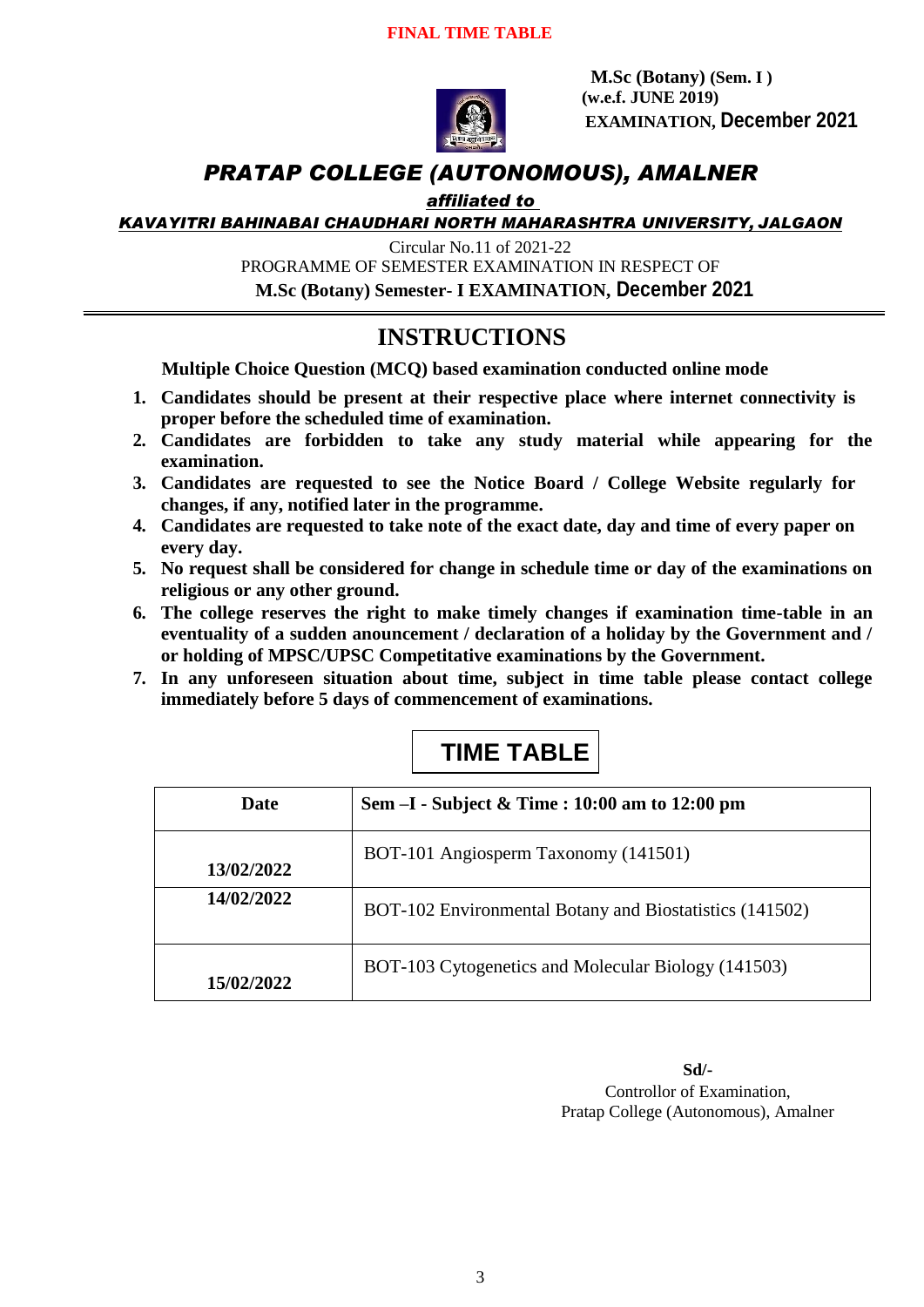#### **FINAL TIME TABLE**



**M.Sc (Computer Sci.) ( Sem.I ) (w.e.f. JUNE 2019) EXAMINATION, December 2021**

### *PRATAP COLLEGE (AUTONOMOUS), AMALNER*

#### *affiliated to*

*KAVAYITRI BAHINABAI CHAUDHARI NORTH MAHARASHTRA UNIVERSITY, JALGAON*

Circular No.11 of 2021-22

PROGRAMME OF SEMESTER EXAMINATION IN RESPECT OF

**M.Sc (Computer Science) Semester- I Exam. December 2021**

### **INSTRUCTIONS**

**Multiple Choice Question (MCQ) based examination conducted online mode**

- **1. Candidates should be present at their respective place where internet connectivity is proper before the scheduled time of examination.**
- **2. Candidates are forbidden to take any study material while appearing for the examination.**
- **3. Candidates are requested to see the Notice Board / College Website regularly for changes, if any, notified later in the programme.**
- **4. Candidates are requested to take note of the exact date, day and time of every paper on every day.**
- **5. No request shall be considered for change in schedule time or day of the examinations on religious or any other ground.**
- **6. The college reserves the right to make timely changes if examination time-table in an eventuality of a sudden anouncement / declaration of a holiday by the Government and / or holding of MPSC/UPSC Competitative examinations by the Government.**
- **7. In any unforeseen situation about time, subject in time table please contact college immediately before 5 days of commencement of examinations.**



| <b>Date</b> | Sem $-I$ - Subject & Time : 10:00 am to 12:00 pm  |
|-------------|---------------------------------------------------|
| 13/02/2022  | CS-101 Python Programming (252501)                |
| 14/02/2022  | CS-102 Automata Theory and Computability (252502) |
| 15/02/2022  | CS-103 Advanced Operating System (252503)         |
| 16/02/2022  | CS-104 Digital Image Processing (252504)          |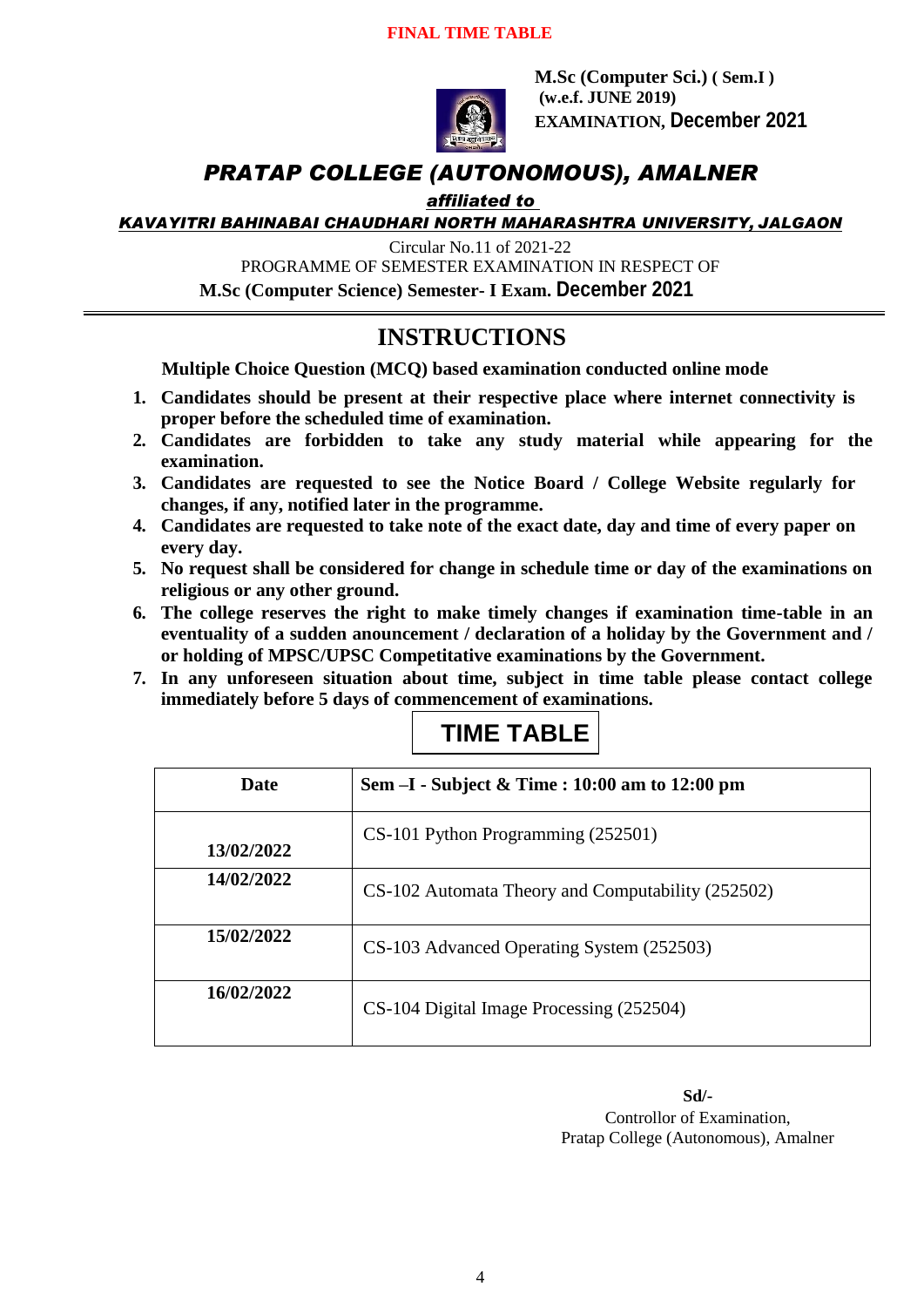

**M.Sc (Geography) (Sem. I) (w.e.f. JUNE 2019) EXAMINATION, December 2021**

### *PRATAP COLLEGE (AUTONOMOUS), AMALNER*

### *affiliated to*

*KAVAYITRI BAHINABAI CHAUDHARI NORTH MAHARASHTRA UNIVERSITY, JALGAON*

Circular No.11 of 2021-22

PROGRAMME OF SEMESTER EXAMINATION IN RESPECT OF

 **M.Sc (Geography) Semester- I Exam. December 2021**

### **INSTRUCTIONS**

**Multiple Choice Question (MCQ) based examination conducted online mode**

- **1. Candidates should be present at their respective place where internet connectivity is proper before the scheduled time of examination.**
- **2. Candidates are forbidden to take any study material while appearing for the examination.**
- **3. Candidates are requested to see the Notice Board / College Website regularly for changes, if any, notified later in the programme.**
- **4. Candidates are requested to take note of the exact date, day and time of every paper on every day.**
- **5. No request shall be considered for change in schedule time or day of the examinations on religious or any other ground.**
- **6. The college reserves the right to make timely changes if examination time-table in an eventuality of a sudden anouncement / declaration of a holiday by the Government and / or holding of MPSC/UPSC Competitative examinations by the Government.**
- **7. In any unforeseen situation about time, subject in time table please contact college immediately before 5 days of commencement of examinations.**

# **TIME TABLE**

| <b>Date</b> | Sem -I - Subject & Time : 10:00 am to 12:00 pm          |
|-------------|---------------------------------------------------------|
| 13/02/2022  | GG-111 Principles of Economic Geography (181501)        |
| 14/02/2022  | GG-112 Principles of Population and Settlement (181502) |
| 15/02/2022  | GG-113 Principles of Climatology (181503)               |
| 16/02/2022  | GG-114 Principles of Geomorphology (181504)             |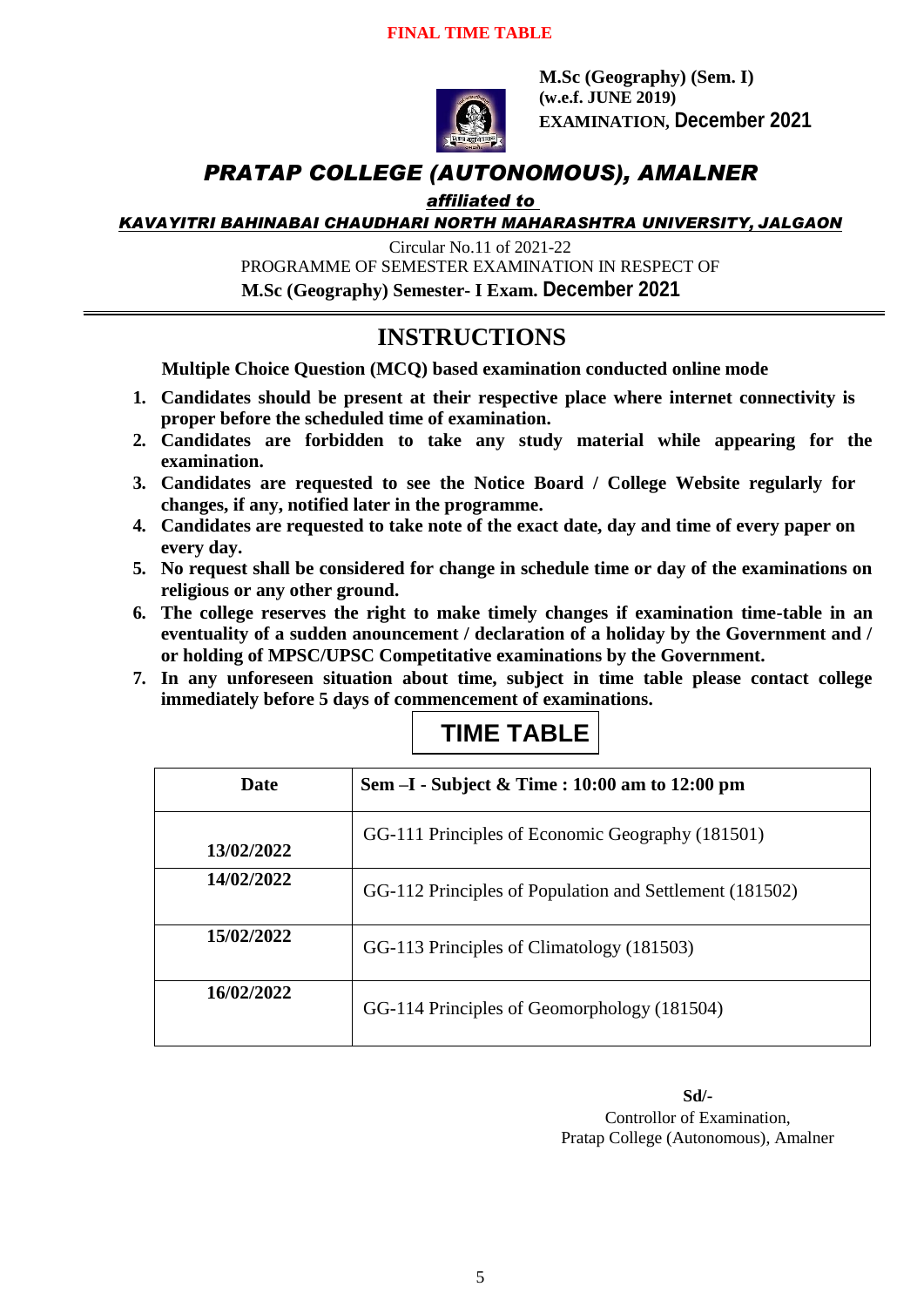

**M.Sc (Mathematics) (SEM I) (w.e.f. JUNE 2019) EXAMINATION, December 2021**

### *PRATAP COLLEGE (AUTONOMOUS), AMALNER*

### *affiliated to*

*KAVAYITRI BAHINABAI CHAUDHARI NORTH MAHARASHTRA UNIVERSITY, JALGAON*

Circular No.11 of 2021-22

PROGRAMME OF SEMESTER EXAMINATION IN RESPECT OF

 **M.Sc (Mathematics) Semester- I Exam. December 2021**

### **INSTRUCTIONS**

**Multiple Choice Question (MCQ) based examination conducted online mode**

- **1. Candidates should be present at their respective place where internet connectivity is proper before the scheduled time of examination.**
- **2. Candidates are forbidden to take any study material while appearing for the examination.**
- **3. Candidates are requested to see the Notice Board / College Website regularly for changes, if any, notified later in the programme.**
- **4. Candidates are requested to take note of the exact date, day and time of every paper on every day.**
- **5. No request shall be considered for change in schedule time or day of the examinations on religious or any other ground.**
- **6. The college reserves the right to make timely changes if examination time-table in an eventuality of a sudden anouncement / declaration of a holiday by the Government and / or holding of MPSC/UPSC Competitative examinations by the Government.**
- **7. In any unforeseen situation about time, subject in time table please contact college immediately before 5 days of commencement of examinations.**

## **TIME TABLE**

| <b>Date</b> | Sem -I - Subject & Time : 10:00 am to 12:00 pm |
|-------------|------------------------------------------------|
| 13/02/2022  | MT-101 Measure and Integration (111501)        |
| 14/02/2022  | MT-102 Topology (111502)                       |
| 15/02/2022  | $MT-103$ GroupTheory (111503)                  |
| 16/02/2022  | MT-104 Differential Equations (111504)         |
| 17/02/2022  | MT-105 Theory of Fuzzy sets (111551)           |
|             | MT-106 Advanced Calculus (111552)              |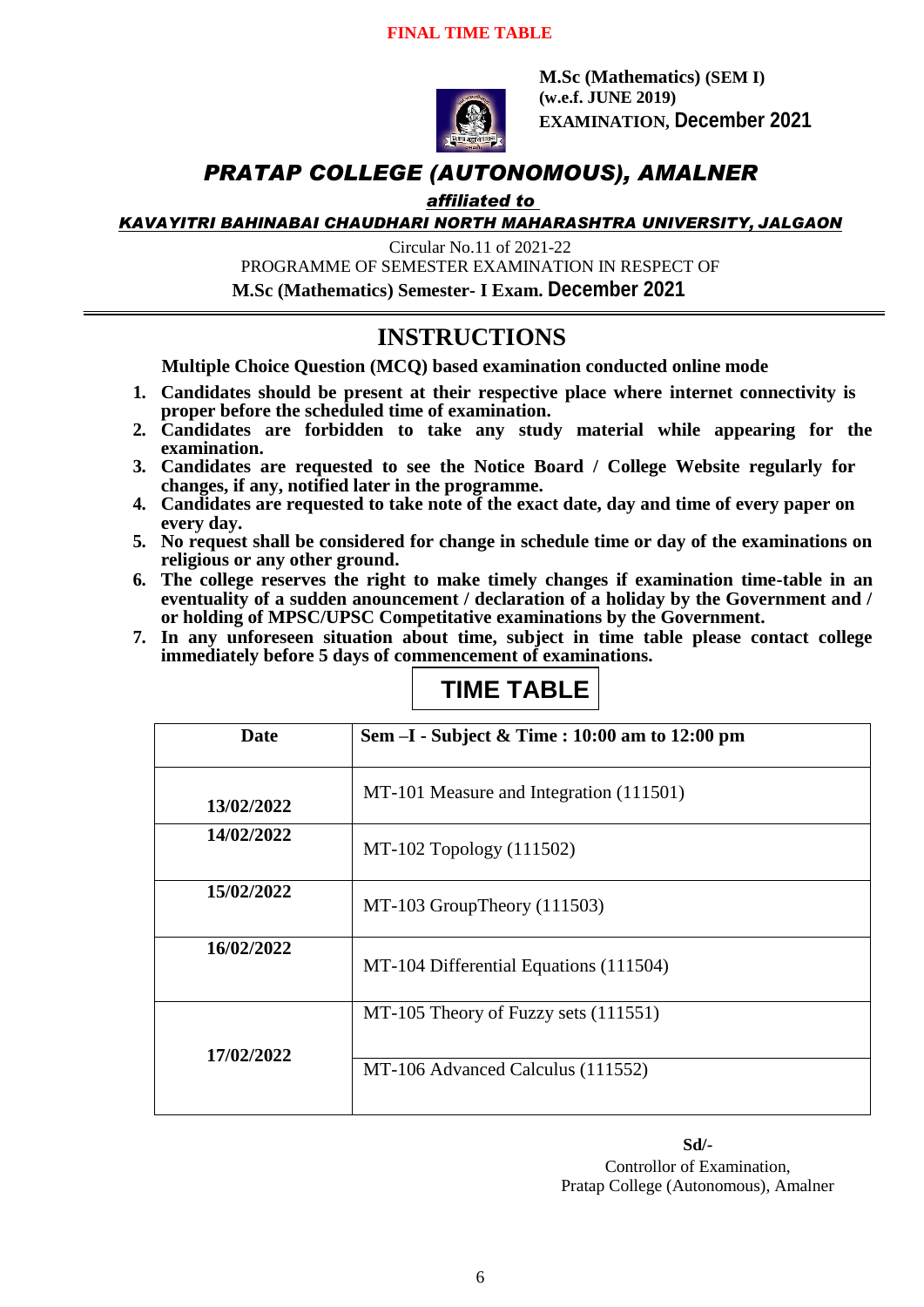

**M.Sc (Physics) (Sem. I) (w.e.f. JUNE 2019) EXAMINATION, December 2021**

## *PRATAP COLLEGE (AUTONOMOUS), AMALNER*

### *affiliated to*

*KAVAYITRI BAHINABAI CHAUDHARI NORTH MAHARASHTRA UNIVERSITY, JALGAON*

Circular No.11 of 2021-22

PROGRAMME OF SEMESTER EXAMINATION IN RESPECT OF

**M.Sc (Physics) Semester- I EXAMINATION, December 2021**

## **INSTRUCTIONS**

**Multiple Choice Question (MCQ) based examination conducted online mode**

- **1. Candidates should be present at their respective place where internet connectivity is proper before the scheduled time of examination.**
- **2. Candidates are forbidden to take any study material while appearing for the examination.**
- **3. Candidates are requested to see the Notice Board / College Website regularly for changes, if any, notified later in the programme.**
- **4. Candidates are requested to take note of the exact date, day and time of every paper on every day.**
- **5. No request shall be considered for change in schedule time or day of the examinations on religious or any other ground.**
- **6. The college reserves the right to make timely changes if examination time-table in an eventuality of a sudden anouncement / declaration of a holiday by the Government and / or holding of MPSC/UPSC Competitative examinations by the Government.**
- **7. In any unforeseen situation about time, subject in time table please contact college immediately before 5 days of commencement of examinations.**



| <b>Date</b> | Sem $-I$ - Subject & Time : 10:00 am to 12:00 pm  |
|-------------|---------------------------------------------------|
| 13/02/2022  | PHY-101 Mathematical Methods for Physics (121501) |
| 14/02/2022  | PHY-102 Classical Mechanics (121502)              |
| 15/02/2022  | PHY-103 Quantum Mechanics (121503)                |
| 16/02/2022  | PHY-104 Solid State Physics (121504)              |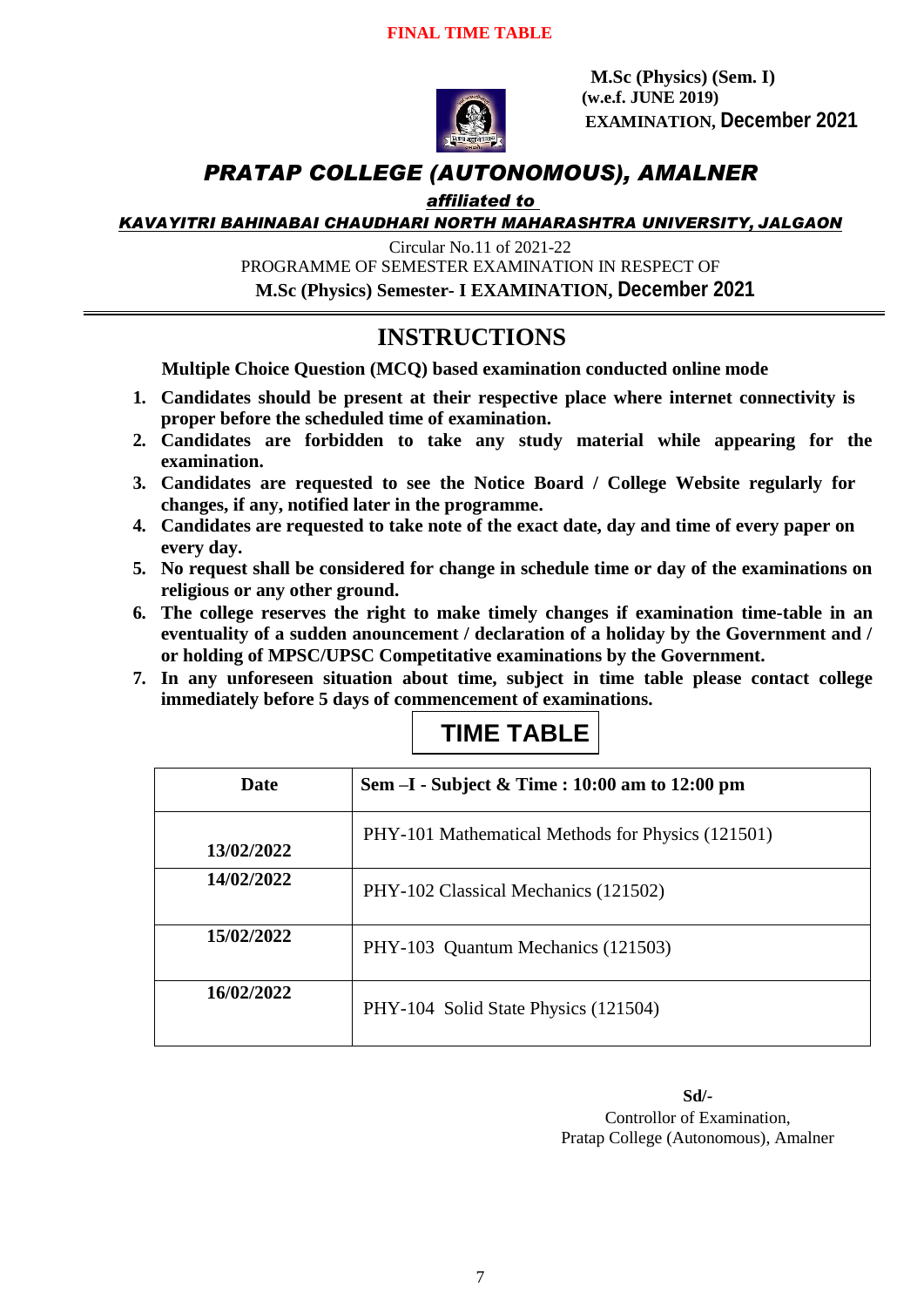

**M.Sc (Inorganic Chemistry) (SEMESTER – I ) (w.e.f. JUNE 2019) EXAMINATION, December 2021**

### *PRATAP COLLEGE (AUTONOMOUS), AMALNER*

*affiliated to* 

*KAVAYITRI BAHINABAI CHAUDHARI NORTH MAHARASHTRA UNIVERSITY, JALGAON*

Circular No.11 of 2021-22

PROGRAMME OF SEMESTER EXAMINATION IN RESPECT OF

**M.Sc (Inorganic Chemistry) Semester- I Exam. December 2021**

## **INSTRUCTIONS**

**Multiple Choice Question (MCQ) based examination conducted online mode**

- **1. Candidates should be present at their respective place where internet connectivity is proper before the scheduled time of examination.**
- **2. Candidates are forbidden to take any study material while appearing for the examination.**
- **3. Candidates are requested to see the Notice Board / College Website regularly for changes, if any, notified later in the programme.**
- **4. Candidates are requested to take note of the exact date, day and time of every paper on every day.**
- **5. No request shall be considered for change in schedule time or day of the examinations on religious or any other ground.**
- **6. The college reserves the right to make timely changes if examination time-table in an eventuality of a sudden anouncement / declaration of a holiday by the Government and / or holding of MPSC/UPSC Competitative examinations by the Government.**
- **7. In any unforeseen situation about time, subject in time table please contact college immediately before 5 days of commencement of examinations.**

| Day & Date | Sem $-I$ - Subject & Time : 10:00 am to 12:00 pm |
|------------|--------------------------------------------------|
| 13/02/2022 | CH-110 Physical Chemistry-I (132501)             |
| 14/02/2022 | CH-130 Inorganic Chemistry-I (132502)            |
| 15/02/2022 | CH-150 Basic Organic Chemistry (132503)          |

### **TIME TABLE**

**Sd/-**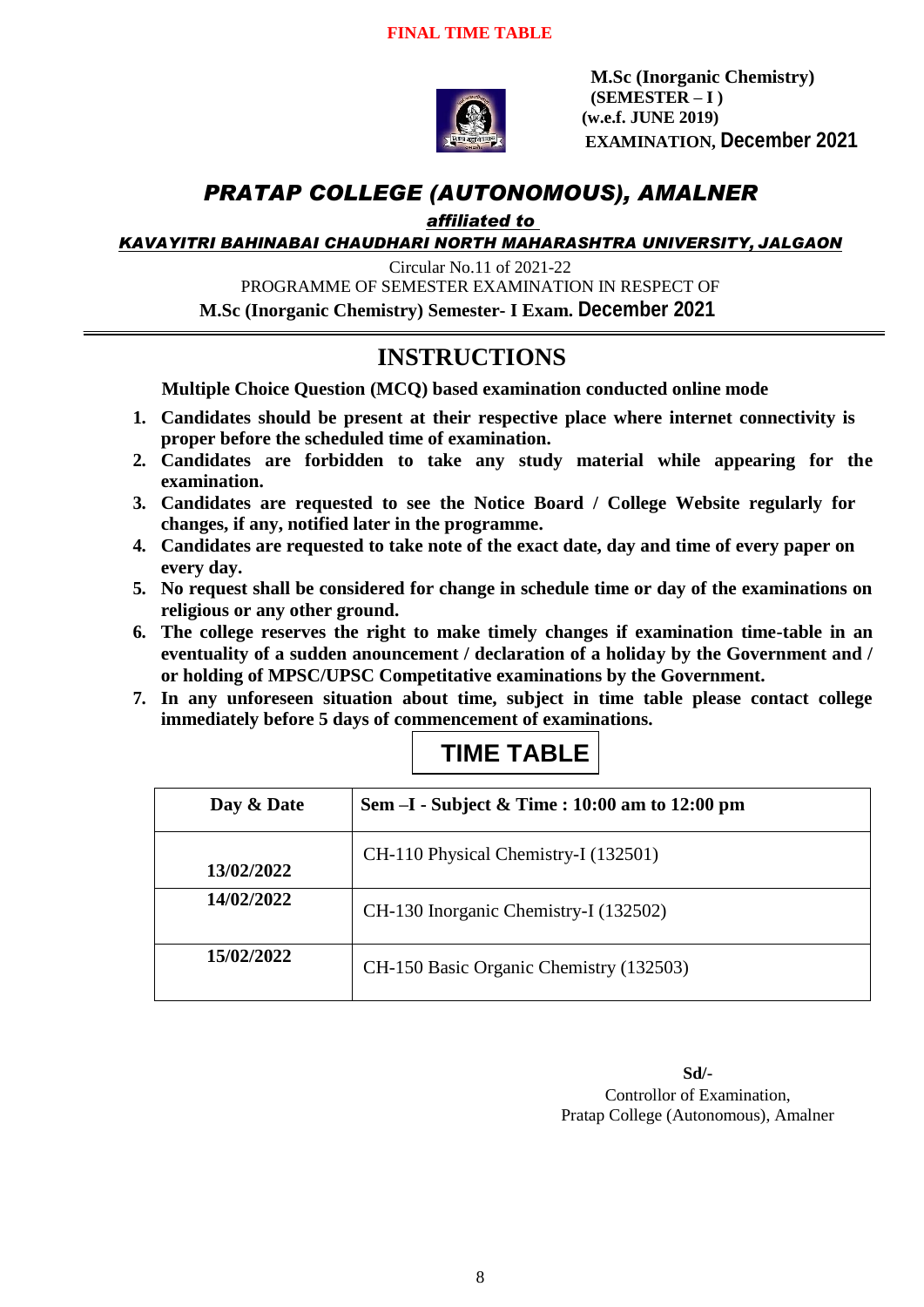

**M.Sc (Organic Chemistry) (SEMESTER – I ) (w.e.f. JUNE 2019) EXAMINATION, December 2021**

### *PRATAP COLLEGE (AUTONOMOUS), AMALNER*

*affiliated to* 

*KAVAYITRI BAHINABAI CHAUDHARI NORTH MAHARASHTRA UNIVERSITY, JALGAON*

Circular No.11 of 2021-22

PROGRAMME OF SEMESTER EXAMINATION IN RESPECT OF

**M.Sc (Organic Chemistry) Semester- I Exam. December 2021**

## **INSTRUCTIONS**

**Multiple Choice Question (MCQ) based examination conducted online mode**

- **1. Candidates should be present at their respective place where internet connectivity is proper before the scheduled time of examination.**
- **2. Candidates are forbidden to take any study material while appearing for the examination.**
- **3. Candidates are requested to see the Notice Board / College Website regularly for changes, if any, notified later in the programme.**
- **4. Candidates are requested to take note of the exact date, day and time of every paper on every day.**
- **5. No request shall be considered for change in schedule time or day of the examinations on religious or any other ground.**
- **6. The college reserves the right to make timely changes if examination time-table in an eventuality of a sudden anouncement / declaration of a holiday by the Government and / or holding of MPSC/UPSC Competitative examinations by the Government.**
- **7. In any unforeseen situation about time, subject in time table please contact college immediately before 5 days of commencement of examinations.**

| Date       | Sem $-I$ - Subject & Time : 10:00 am to 12:00 pm |
|------------|--------------------------------------------------|
| 13/02/2022 | CH-110 Physical Chemistry-I (133501)             |
| 14/02/2022 | CH-130 Inorganic Chemistry-I (133502)            |
| 15/02/2022 | CH-150 Basic Organic Chemistry (133503)          |

### **TIME TABLE**